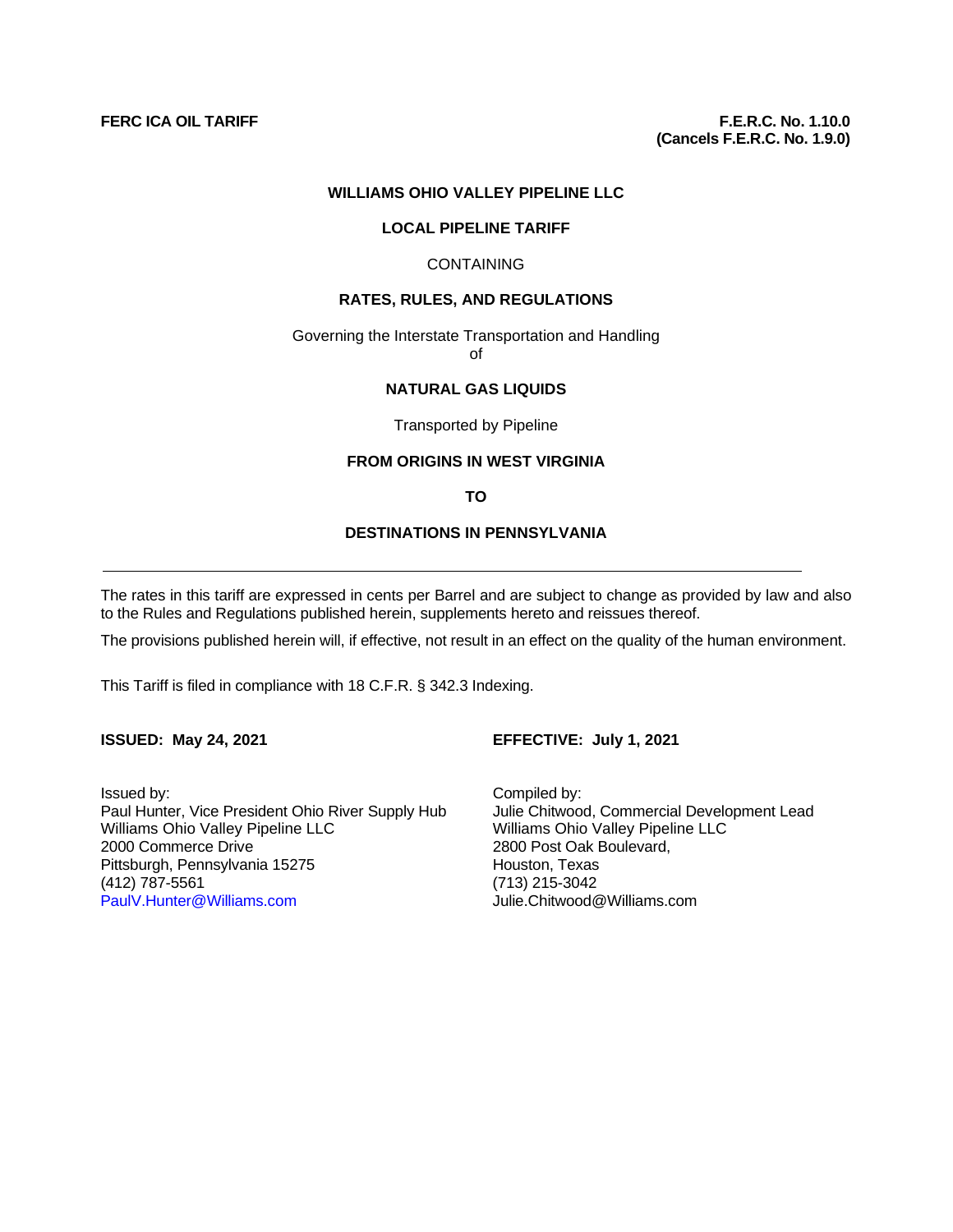|  | <b>TABLE OF CONTENTS</b> |
|--|--------------------------|
|  |                          |

| <b>Subject</b>                                                          | Item No. | Page           |
|-------------------------------------------------------------------------|----------|----------------|
| Index of Origins and Destinations                                       |          | 3              |
| Section I - General Rules and Regulations                               |          |                |
| Definitions                                                             | 5        | 4              |
| <b>Product Specifications</b>                                           | 10       | 6              |
| Linefill                                                                | 15       | $\overline{7}$ |
| Nominations, Funding, and Scheduling                                    | 20       | $\overline{7}$ |
| <b>Identity of Shipments</b>                                            | 25       | 7              |
| Storage, Origin, and Destination Facilities                             | 30       | 8              |
| Title                                                                   | 35       | 8              |
| Measurement                                                             | 40       | 8              |
| Failure to Take Delivery at Destination                                 | 45       | 8              |
| <b>Credit Standards</b>                                                 | 50       | 9              |
| <b>Payment of Carrier Charges</b>                                       | 55       | 10             |
| Claims, Suits, and Time for Filing                                      | 60       | 11             |
| Proration of Pipeline Capacity                                          | 65       | 11             |
| Liability of Carrier                                                    | 70       | 12             |
| Pipeline Gains & Losses                                                 | 75       | 13             |
| Application of Rates to Intermediate Points                             | 80       | 13             |
| <b>Provision of Services</b>                                            | 90       | 14             |
| <b>Carrier Discretion</b>                                               | 95       | 14             |
| Section II - Rules and Regulations Applicable to Volume Incentive Tiers |          |                |
| Application of Incentive Rates                                          | 100      | 14             |
| <b>Volume Incentive Tiers</b>                                           | 105      | 14             |
| <b>Section III - Rates</b>                                              |          |                |
| <b>General Commodity Rate</b>                                           | 140      | 15             |
| <b>Volume Incentive Rate</b>                                            | 145      | 15             |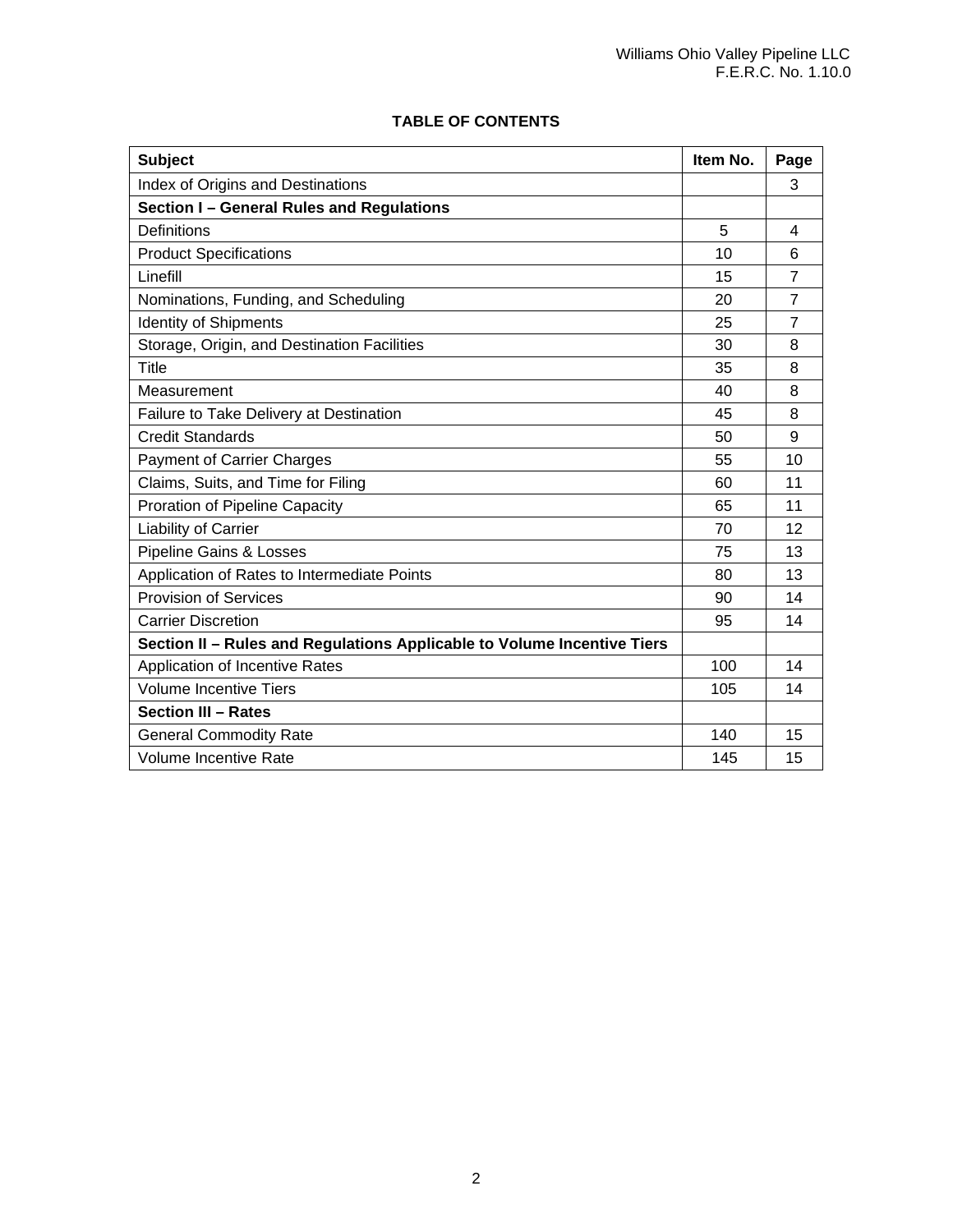# **INDEX OF ORIGINS**

*Origin*

Oak Grove, Marshall County, West Virginia

# **INDEX OF DESTINATIONS**

*Destination* Houston, PA Hub (Note 1)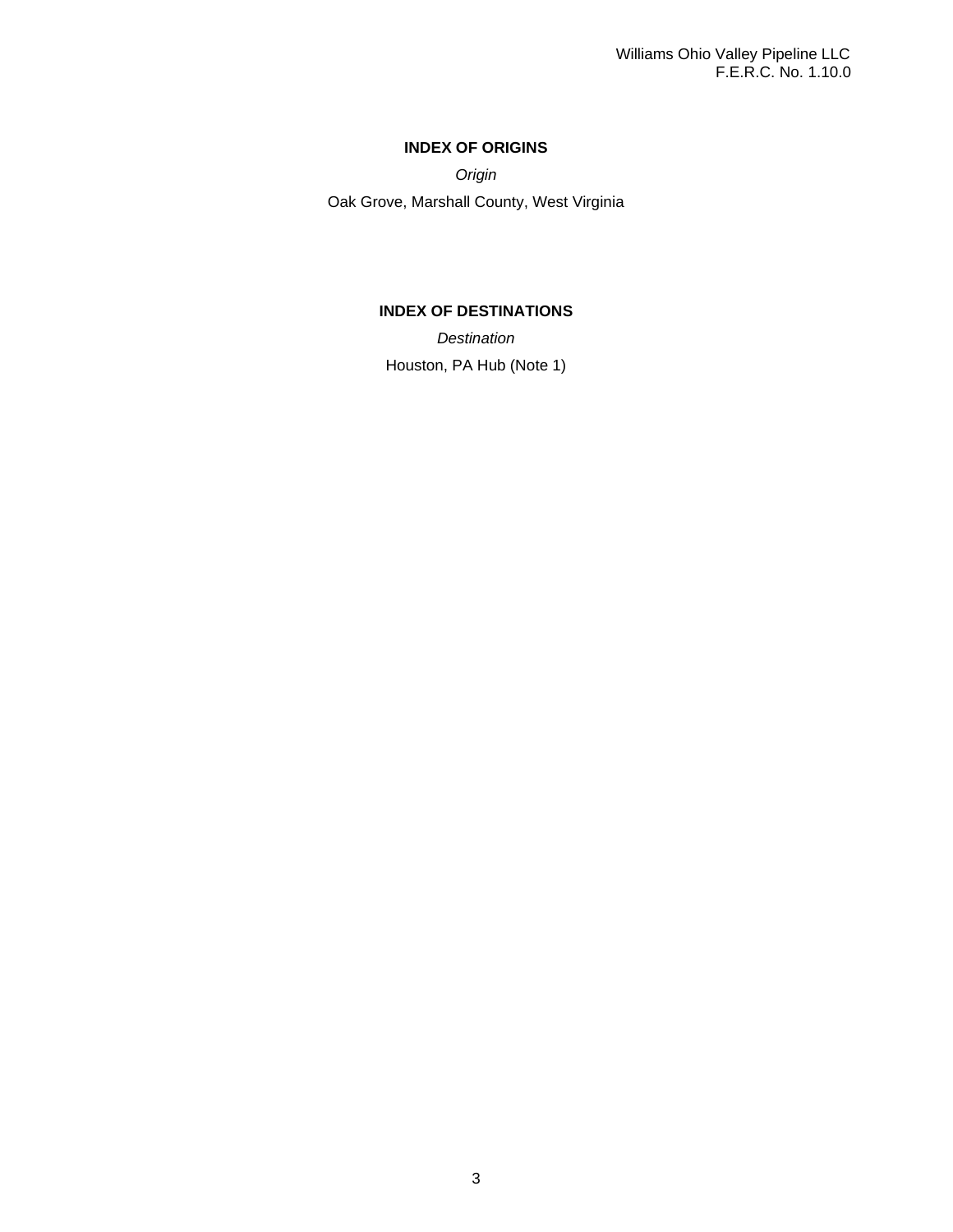#### **SECTION I GENERAL RULES AND REGULATIONS**

### **ITEM NO. 5 - DEFINITIONS**

"Affiliate" shall mean with respect to any specified Person, any other Person directly or indirectly controlling or controlled by or under direct or indirect common control with such specified Person or, in the case of a Person that is a limited partnership, an "Affiliate" shall include any other Person directly or indirectly controlling or controlled by or under direct or indirect common control with the general partner of such limited partnership. For the purposes of this definition, "control" means the ownership, directly or indirectly, of more than fifty percent (50%) of the voting stock or other ownership interest of such Person; and the terms "controlling" and "controlled" have meanings correlative to the foregoing.

"Barrel" shall mean forty-two (42) Gallons.

"BPD" shall mean Barrels of Product per Day.

"Base Period" shall mean the twelve-Month period beginning thirteen (13) Months prior to the Proration Month and excluding the Month preceding the Proration Month. If Carrier has been in operation less than twelve (12) Months, then the Base Period shall be number of Months during which the Carrier has been in operation, excluding the Month preceding the Proration Month.

"Carrier" shall mean Williams Ohio Valley Pipeline LLC.

"Collateral" shall have the meaning set forth in Item No. 55 of this Tariff.

"Commencement of Service Date" shall mean the first Day upon which the Pipeline is deemed complete, operational and available to receive, transport, and deliver Product (including without limitation, linefill) from the Origin(s) to Destination(s) listed herein.

"Day" shall mean for each Destination, a twenty-four (24) hour period beginning and ending at the times specified by Carrier as applicable to the particular Destination.

"Destination(s)" shall mean the Pipeline delivery point(s) listed in this Tariff and tariffs making reference hereto and incorporating this Tariff by reference therein.

"Encumbered Product" shall have the meaning set forth in Item No. 35 of this Tariff.

"Force Majeure" shall mean any event or occurrence that is unforeseen and beyond the reasonable control of Carrier that prevents in whole or in part the performance by Carrier of any obligation or condition under this Tariff (and/or any tariffs making reference hereto and incorporating this Tariff by reference therein) and which Carrier is unable, by the exercise of due diligence, to reasonably prevent, including but not limited to strikes, lockouts, or other industrial disturbances, wars, sabotage, terrorism, blockades, insurrections, or acts of the public enemy; epidemics, landslides, lightning, earthquakes, tornadoes, loss of utilities, fires, explosions, storms, floods, washouts, or other acts of God; arrests or restraints of governments and people; riots or civil disturbances, failures, disruptions, breakdowns, or accidents to machinery, facilities, or lines of pipe (whether owned, leased or rented); freezing of lines; embargoes, priorities, expropriation, or condemnation by government or governmental authorities; interference by civil or military authorities; compliance with any orders, directives, rules or regulations issued by governmental authority.

"Gallon" shall mean a U.S. gallon of 231 cubic inches at sixty degrees Fahrenheit (60ºF) and equilibrium vapor pressure.

"Month" shall mean a period of time commencing at the start of the first Day of a calendar month and ending at the start of the first Day of the next calendar month.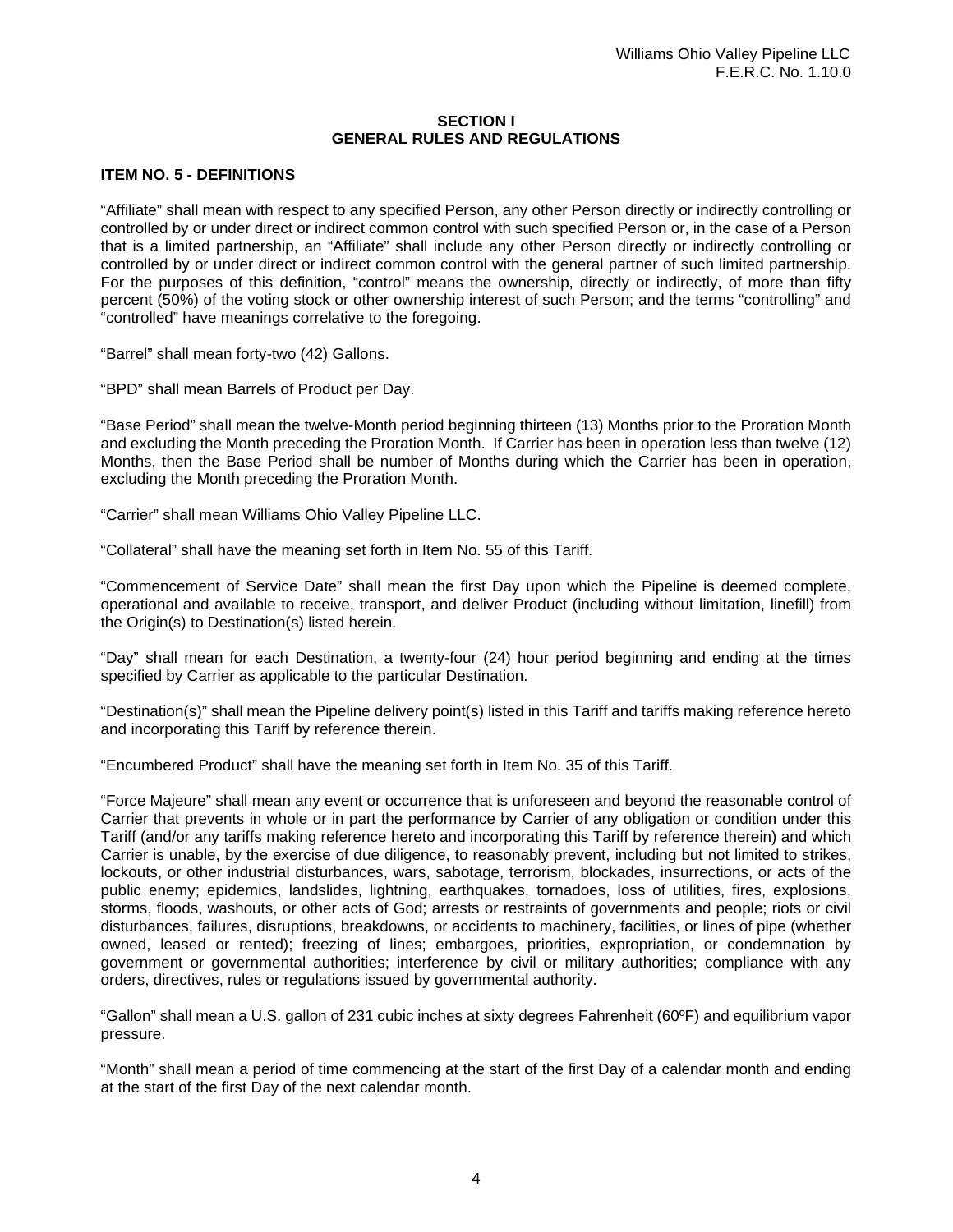"New Shipper" shall have the meaning set forth in Item No. 65 of this Tariff.

"Nominate," "Nomination," or "Nominated" shall mean an offer by Shipper to Carrier of a stated quantity of Product for transportation, from the specified Origin to the specified Destination pursuant to the terms of this Tariff (and/or any tariffs making reference hereto and incorporating this Tariff by reference therein).

"Obligations" shall have the meaning set forth in Item No. 55 of this Tariff.

"Off-Spec Penalty" shall have the meaning set forth in Item No. 10 of this Tariff.

"Off-Spec Product" shall have the meaning set forth in Item No. 10 of this Tariff.

"Origin(s)" shall mean the Pipeline receipt point(s) listed in this Tariff and in tariffs making reference hereto and incorporating this Tariff by reference therein.

"Party" shall mean Carrier or Shipper when referred to individually or "Parties" when referred to collectively.

"Person" shall mean any individual, corporation, partnership, joint venture, association, joint stock company, or limited liability company.

"Pipeline" shall mean the Williams Ohio Valley Pipeline, originating in West Virginia and terminating in Pennsylvania.

"Product" shall mean ethane in a liquid state conforming to Carrier's specifications, as set forth in Item No. 10 of this Tariff.

"Proration Month" shall mean the Month for which capacity on the Pipeline is subject to prorationing under Item No. 65 of this Tariff.

"Prorationed Capacity" shall have the meaning set forth in Item No. 65 of this Tariff.

"Qualified Issuer" shall mean a United States office of a commercial bank or trust company organized under the laws of the United States of America or a political subdivision thereof or a foreign bank with a branch office located in the United States and unaffiliated to Shipper and, in either case, (A) subject to supervision or examination by a federal or state authority of the United States of America, (B) having a Credit Rating of BBB or higher by Standard and Poor's or Baa or higher by Moody's Investment Services and (C) having a minimum asset base of at least \$5,000,000,000.

"Regular Shipper" shall have the meaning set forth in Item No. 65 of this Tariff.

"Shipper" shall mean any Person who gives notice to ship Product under the provisions outlined in this Tariff and in accordance with applicable law.

"Specifications" shall mean the specifications applicable to Product transported through the Pipeline, which Specifications are attached.

"Tariff" shall mean this tariff.

"Term" shall mean the term of the TSA, commencing on the Commencement of Service Date.

"Ticket Period" shall mean the time period between when Carrier pulls a ticket and the next time Carrier pulls a ticket.

"Transportation Services Agreement" or "TSA" shall mean an agreement executed by Carrier and a Shipper.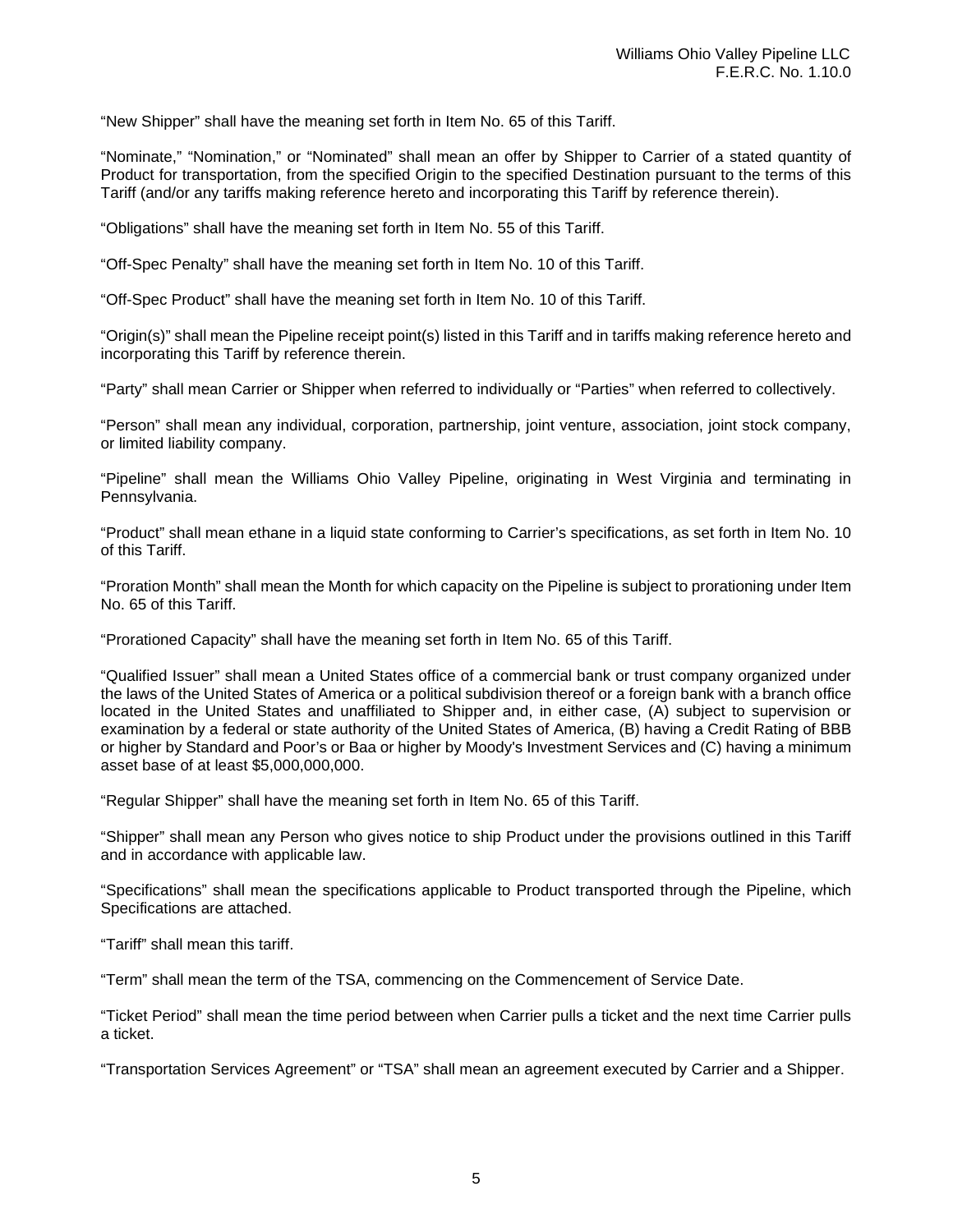# **ITEM NO. 10 - PRODUCT SPECIFICATIONS**

Carrier is engaged in the transportation of Product as herein defined and will not accept any other commodity for transportation under this Tariff.

Shipper shall perform applicable tests to ensure that the stream delivered by it to the Pipeline conforms to Carrier's Specifications. Should spot samples, analyses, or any other test (including tests performed by Carrier) indicate that the stream delivered or to be delivered by Shipper does not meet the Specifications required by Carrier, Shipper agrees to stop delivery of such off-Specification stream to Carrier until such time as it is determined by additional testing that the stream meets the definition of Product issued by Carrier and Carrier's Specifications.

Carrier reserves the right to refuse to accept any "Off-Spec Product" for transportation. Off-Spec Product is Product that (i) does not conform to the Specifications, (ii) is not merchantable, (iii) is not readily acceptable for transportation through Carrier's Pipeline and/or (iv) would otherwise adversely affect Carrier's Pipeline or another Product. As a prerequisite to transportation on the Pipeline, Shipper's Product must also conform to the quality specifications of the Nominated Destination. If Carrier has reasonable basis to believe that Shipper has delivered Product that does not conform with the specifications, Shipper may be required to furnish Carrier with a certificate of analysis setting forth the composition of the Product from the original source of the Product to be transported in Carrier's facilities. Carrier reserves the right to sample and/or test any such shipment prior to acceptance or during receipt, and in the event of variance between Shipper's certificate and Carrier's test, the latter shall prevail.

Should Shipper become aware that any Product delivered fails at any time to conform to the Specifications, then Shipper shall promptly notify Carrier of any such failure. Shipper shall immediately undertake and diligently pursue such acts as may be necessary to correct such failure so as to tender Product conforming to the Specifications. If, upon investigation, Carrier determines that Shipper has delivered Product to the Pipeline that has contaminated the common fungible stream, rendering all or a portion of the fungible stream undeliverable, Carrier reserves the right to treat or otherwise dispose of all contaminated Product in any commercially reasonable manner at Shipper's sole expense. Shipper's liability in such an instance would include, but is not limited to, costs of handling, refractionating, processing or disposing of any and all products and decontaminating any facilities contaminated by any Off-Spec Product, as well as claims from other Shippers, carriers, users, and/or handlers of the contaminated Products and the costs of any regulatory or judicial proceeding. In addition, such Shipper will be excluded from further entry into applicable segments of the Pipeline until such time as Shipper's Product meets the quality specifications in this Item No. 10 to the satisfaction of Carrier. If Product received by Carrier does not meet the Specifications, Carrier reserves the right to charge the Shipper (i) the actual costs and expenses incurred by Carrier to treat or otherwise dispose of all contaminated Product, including contaminated Product of other shippers caused by such Shipper's failure to meet the Specifications and settle any claims from other shippers or third parties, and (ii) a **[U]** one-hundred (100) cents per Barrel penalty for the volume of Product transported by Shipper ("Off-Spec Penalty") during the Ticket Period. If a composite sample, spot sample, or the results of any other test demonstrates that a Shipper's Product delivered to Carrier fails to meet the Specifications, the total penalty will be assessed by multiplying the Off-Spec Penalty by the total volume of Shipper's Product (in Barrels) received by Carrier during the Ticket Period. The Off-Spec Penalty is intended to discourage Shippers from delivering off-Specification Product to Carrier for transportation on the Pipeline.

Nothing contained in this Tariff, any other tariff filing, any pipeage contract or any other document, nor any temporary receipt of Off-Spec Product by Carrier (either unknowingly or as a temporary accommodation), shall be construed to affect Carrier's right, at any time and from time to time, to reject any Off-Spec Product and to refuse or suspend receipt of such Off-Spec Product until it is established to Carrier's reasonable satisfaction that subsequent deliveries of Product will conform to the Specifications.

Carrier reserves the right to modify its Specifications from time to time to meet the most restrictive requirements of the specifications at each of the Destinations, to maintain the integrity of the Pipeline facilities, or to reflect the current industry accepted specifications for the markets served by Carrier's pipeline system. In the event Carrier makes modifications to its Specifications, Carrier will provide Shippers with advance notice of such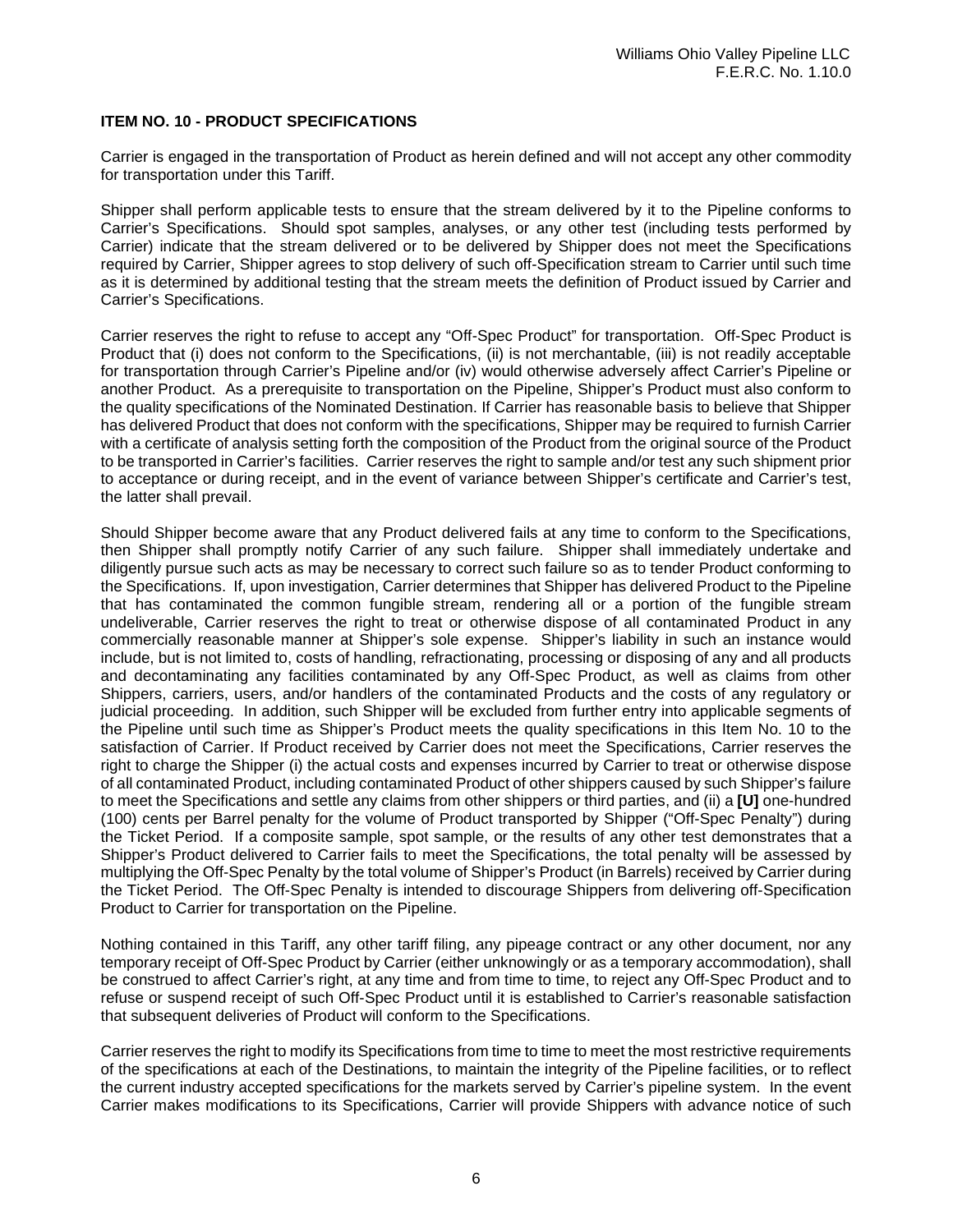modifications and provide a copy of, or access to, the Specifications. In all circumstances, it is the Shipper's responsibility to ensure that Product tendered for transportation meets the then-applicable Specifications.

# **ITEM NO. 15 - LINEFILL**

Each Shipper will supply a pro rata share of Product for linefill as Carrier determines is necessary to maintain efficient operations of Carrier's Pipeline. Each Ticket Period Carrier shall adjust the linefill so that each Shipper shall provide its pro-rata amount of linefill based upon a ratio of the total shipments by the Shipper to the total shipments over the respective Pipeline for the previous Ticket Period. Subject to the provisions of Item No. 55 (Payment of Carrier Charges), Product furnished to Carrier pursuant to this Item No. 15 shall be returned to Shipper after such Shipper has provided written notice to Carrier of Shipper's intent to cease shipping and after a reasonable period of time to allow for administrative and operational requirements associated with the withdrawal of such Product.

### **ITEM NO. 20 – NOMINATIONS, MINIMUM TENDER AND SCHEDULING**

Any Shipper desiring to tender Product for transportation hereunder shall submit on or before the fifteenth (15th) day of the Month preceding the Month of shipment a written Nomination to Carrier, on a form acceptable to Carrier, specifying the Origin, Destination, and quantity of Product to be shipped, except that, if space is available for current movement, a Shipper may nominate Product for transportation after the fifteenth (15th) day of the Month preceding the Month during which the transportation under the Nomination is to begin. Unless a Shipper makes a timely Nomination, Carrier shall be under no obligation to accept Product from such Shipper for transportation.

Product will be accepted for transportation only where there has been tendered by the Shipper a quantity of Product of no less than five thousand (5,000) Barrels in the applicable Month, provided, however, Carrier may for its convenience, transport same by intermittent pumping. Lower tender quantities may not be accepted at Carrier discretion if total supply available at a given Origin is less than ten thousand (10,000) Barrels in a Month. Product shall be offered for transportation in ratable quantities which can be received into Carrier's pipeline at full line flow rates.

Carrier will transport and deliver Product with reasonable diligence considering the quantity and quality of the Product, distance of transportation, safety of operations, and other material factors but will accept no Product to be transported at a particular time for any particular market. Furthermore, Carrier shall not be liable for any delay in shipments resulting from such scheduling.

Schedules of shipments and consignments will be issued to each Shipper by Carrier from time to time and in a manner and to the extent reasonably desirable to facilitate the efficient and economical use and operation of Carrier's facilities and to reasonably accommodate Shipper's needs for transport of Product.

#### **ITEM NO. 25 – IDENTITY OF SHIPMENTS**

Carrier may commingle Products received from the Origin(s). Product will be accepted for transportation only on condition that it shall be subject to such changes in characteristics while in transit that may result from the mixture with other Product, and Carrier shall be under no obligation to make delivery of the identical Product, but may make delivery out of common stock. Carrier reserves the right at any time to substitute and deliver to Shippers any common stream Product meeting the Specifications. Shippers will be required to accept delivery of such common stream Product, the characteristics of which may have changed due to mixing with other Product.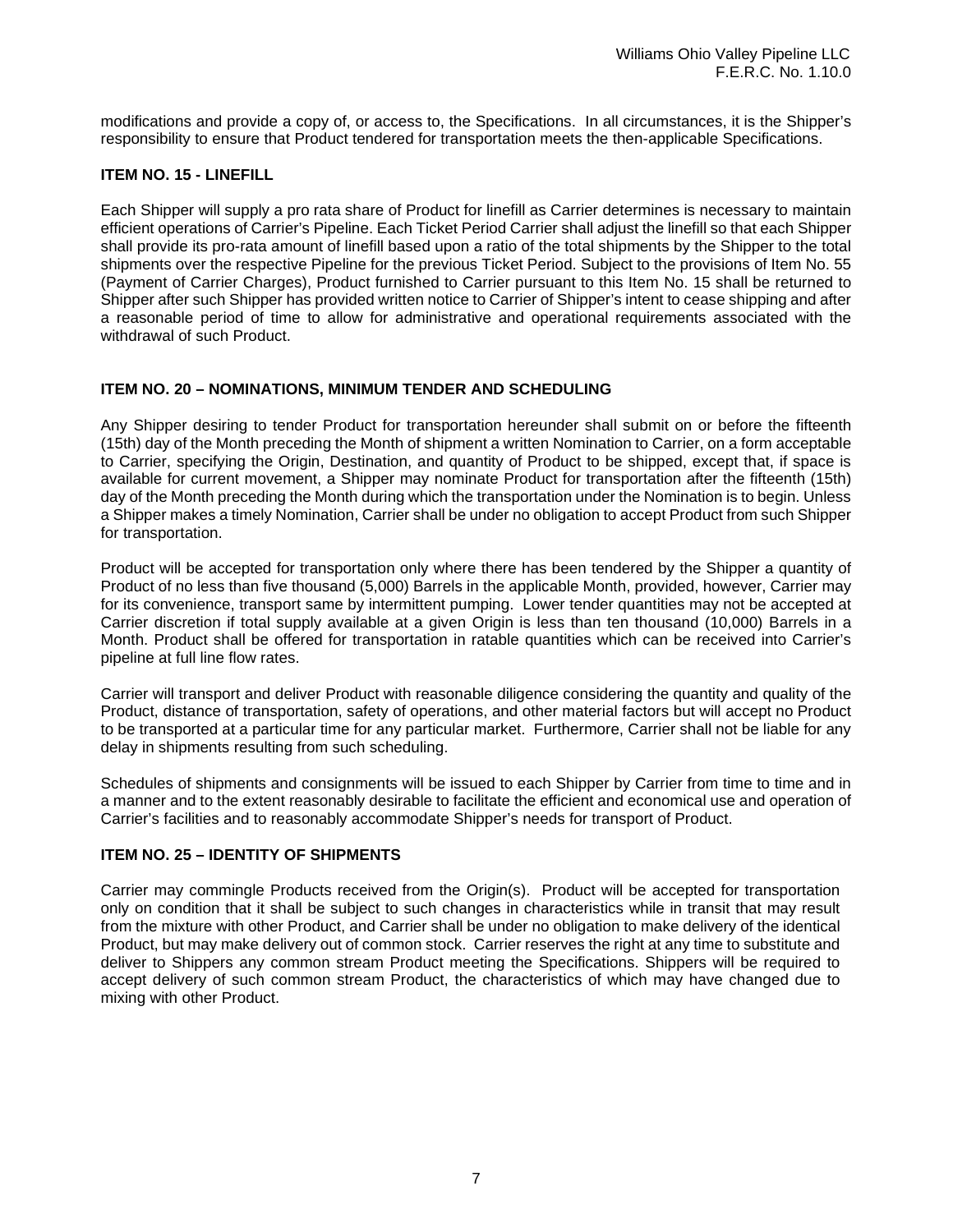# **ITEM NO. 30 - STORAGE, ORIGIN AND DESTINATION FACILITIES**

Carrier does not furnish storage facilities or services at the Origin(s) or the Destination(s).

Product will be accepted for transportation only when the Shipper has provided the necessary equipment and facilities, including storage facilities, if necessary, for delivering the Product to the Pipeline at the Origin and for receiving the Product as it arrives at the Destination at pressures and pumping rates required by Carrier, as determined by Carrier in Carrier's sole discretion, to be exercised in a manner that is not unduly discriminatory or unduly preferential. These facilities shall conform to the operating requirements of Carrier in Carrier's sole discretion. Satisfactory evidence of compliance with the provisions of this Item No. 30 may be required by Carrier before any obligation to furnish transportation shall arise. Shipper must also make all necessary arrangements for shipment beyond the Destination on Carrier's Pipeline, which may include Shipper's compliance with any quality specifications applicable to such shipment.

### **ITEM NO. 35 – TITLE**

Carrier may require of Shipper satisfactory evidence of its perfected and unencumbered title or of the lawful right to deliver and transport the Product (for example, an affidavit, lease agreement, exchange agreement, purchase agreement). Carrier shall have the right to reject any Product, when Nominated for transportation, which may be involved in litigation, or the title of which may be in dispute, or which may be encumbered by a lien or charge of any kind (other than the lien created hereunder in favor of Carrier). At the time of Nomination, Shipper shall inform Carrier if any Product Nominated and/or to be tendered to Carrier for transportation (i) may be involved in litigation, (ii) may be subject to a title dispute, or (iii) may be encumbered by a lien or charge of any kind (other than the lien created hereunder in favor of Carrier) ("Encumbered Product"); in the event Carrier receives such Shipper notice of Encumbered Product or otherwise learns that Shipper has or will Nominate or tender Encumbered Product, Carrier may require Shipper to provide a satisfactory indemnity bond, pre-payment of transportation charges, or a subordination agreement from the applicable lienholder, all to be determined in Carrier's sole discretion. Shipper agrees to hold Carrier harmless for any and all loss, cost, liability, damage and/or expense resulting from Shipper's failure to have proper title or lawful right to deliver thereto; provided that acceptance for transportation shall not be deemed a representation by Carrier as to title.

#### **ITEM NO. 40 - MEASUREMENT**

All Product transported by Carrier will be measured at the Origin and Destination in accordance with applicable Carrier and industry accepted practices and procedures as will be posted and may be changed from time to time. All measurements and tests shall be performed by Carrier, but Shipper or its representatives may be present to witness such measurements and tests. All measurements and tests performed in respect of a given Origin or Destination shall be deemed final unless they are contested by Shipper within sixty (60) days of such action. Carrier shall not impose any charge for metering upon receipt or delivery.

# **ITEM NO. 45 - FAILURE TO TAKE DELIVERY AT DESTINATION**

After a shipment has had time to arrive at the Nominated Destination, Carrier may begin delivery of such shipment from its common stock to Shipper at Carrier's current rate of pumping. Shipper shall timely remove Product, or cause Product to be removed, from the Pipeline following transportation to a Nominated Destination. If Shipper is unable or refuses to receive said shipment, a daily demurrage charge shall accrue unless Shipper's failure to remove Product was caused by Carrier's negligence or willful misconduct or the Product being delivered does not conform with the Specifications when all Product accepted by Carrier from the Shipper conformed with the Specifications; such daily demurrage charge shall equal the Shipper's applicable tariff rate(s) in Item No. 140 (General Commodity Rate) or Item No. 145 (Volume Incentive Rates) herein multiplied by the number of Barrels of Product not removed by Shipper. In addition to such demurrage charge, Carrier shall have the right to make such disposition of unremoved Product as is necessary for the efficient operation of the Pipeline, and Shipper shall pay Carrier all charges associated with such disposition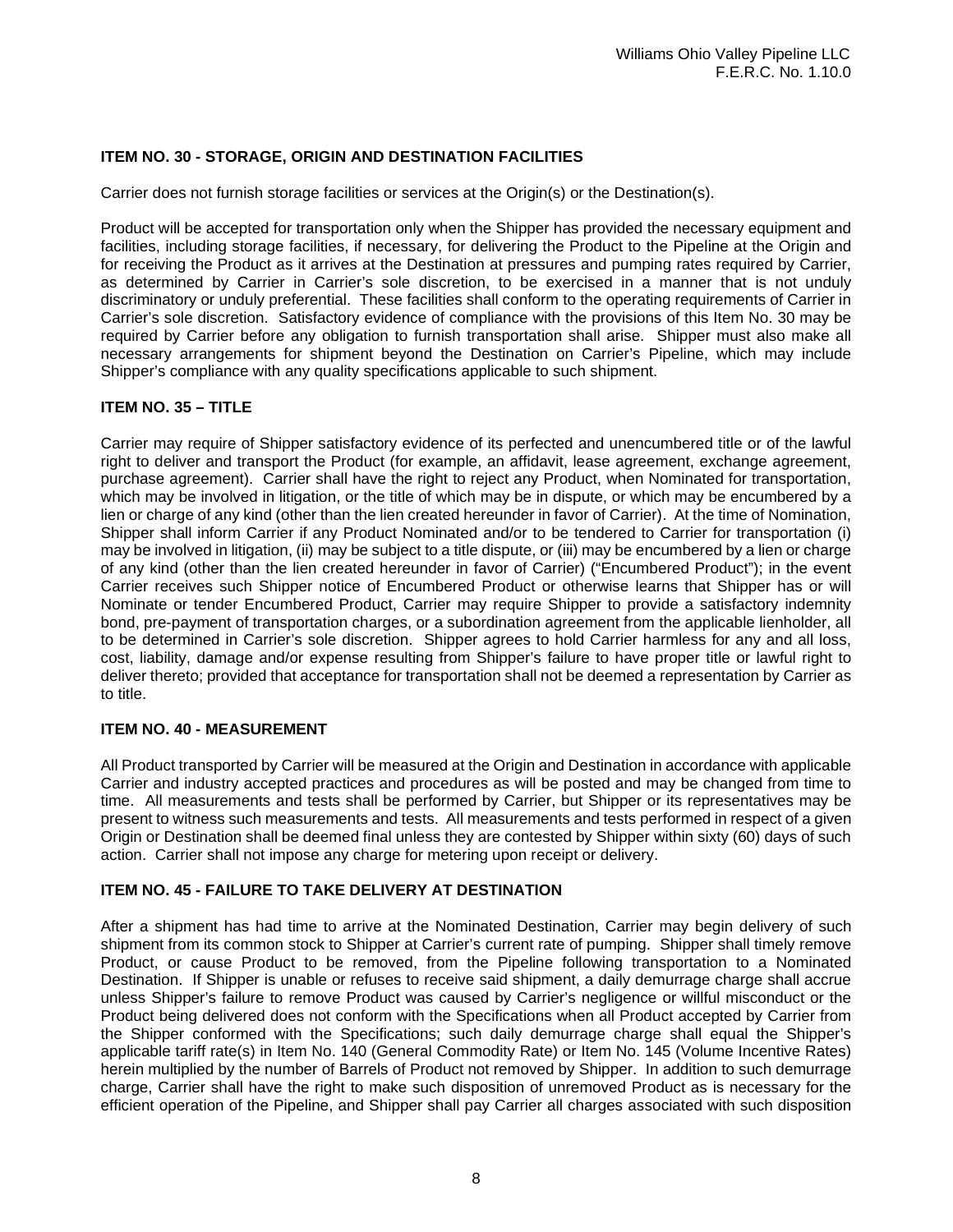the same as if Shipper had authorized such, together with any associated additional costs and damages borne or incurred by Carrier, unless Shipper's failure to remove Product was caused by Carrier's negligence or willful misconduct or the Product being delivered does not conform with the Specifications when all Product accepted by Carrier from the Shipper conformed with the Specifications. Shipper shall indemnify Carrier for all losses associated with unremoved Product and Carrier's disposition of unremoved Product. Carrier shall have no liability to Shipper associated with Shipper's unremoved Product or Carrier's disposition of unremoved Product.

# **ITEM NO. 50 – CREDIT STANDARDS**

Shipper must provide to Carrier, meet, and thereafter maintain one or more of the following, as required by Carrier:

- i. Have a senior unsecured credit rating of at least BBB- from Standard and Poor's (or it successors) and Baa3 from Moody's Investment Services with a stable or positive outlook opinion (or successors). If the Shipper has a split rating between Standard and Poor's and Moody's Investment Services, the lower rating will be the applicable rating used.
- ii. Provide a guaranty in favor of Carrier in an amount equal to three (3) months of transportation charges based on Shipper's likely actual shipments in a form acceptable to Carrier from an entity that has a senior unsecured credit rating of at least BBB- from Standard and Poor's (or its successors) and Baa3 from Moody's Investment Services (or its successors). If the guarantor has a split rating between Standard and Poor's and Moody's Investment Services, the lower rating will be the applicable rating used.
- iii. To the extent the Shipper does not have a credit rating from Standard and Poor's and/or Moody's Investment Services, the Shipper must provide current audited financial statements to Carrier whereby Carrier will review working capital, profitability, net worth, cash flow and the overall financial condition of the Shipper, and Carrier will evaluate whether the Shipper has the ability to perform the financial obligations that would arise from the services provided by Carrier and whether Shipper is creditworthy for purposes of this Tariff.

In the event that, at any time, a Shipper ceases to meet the credit requirements set forth above, as required of the Shipper by Carrier, the Shipper shall be required to provide further credit assurances reasonably acceptable to Carrier, which credit assurances may include, without limitation, the following:

i. No later than thirty (30) days after the date requested by Carrier, Shipper shall cause a Qualified Issuer to issue a standby letter of credit in an amount equal to three (3) months of transportation charges based on Shipper's likely actual shipments in a form acceptable to Carrier and providing that such letter of credit shall be automatically renewed for a like term unless at least thirty (30) days prior to then current expiration date of such letter of credit the Qualified Issuer thereof notifies Carrier and the Shipper of its intent not to renew such letter of credit.

A Shipper's creditworthiness will be reviewed on a continuing basis and Carrier shall not be required to provide any service to any Shipper that fails to establish and/or maintain creditworthiness standards as required by Carrier in this Section. A Shipper that fails to meet the creditworthiness standards established by Carrier under this Section may become creditworthy by providing to Carrier financial assurances acceptable to Carrier in its sole discretion.

# **ITEM NO. 55 - PAYMENT OF CARRIER CHARGES**

Carrier shall assess transportation and all other lawful charges set forth in this Tariff accruing on Product accepted for transportation at the rate in effect at the date Product is delivered at the specified Destination. Carrier will invoice Shipper for transportation charges and all other lawful charges accruing on Product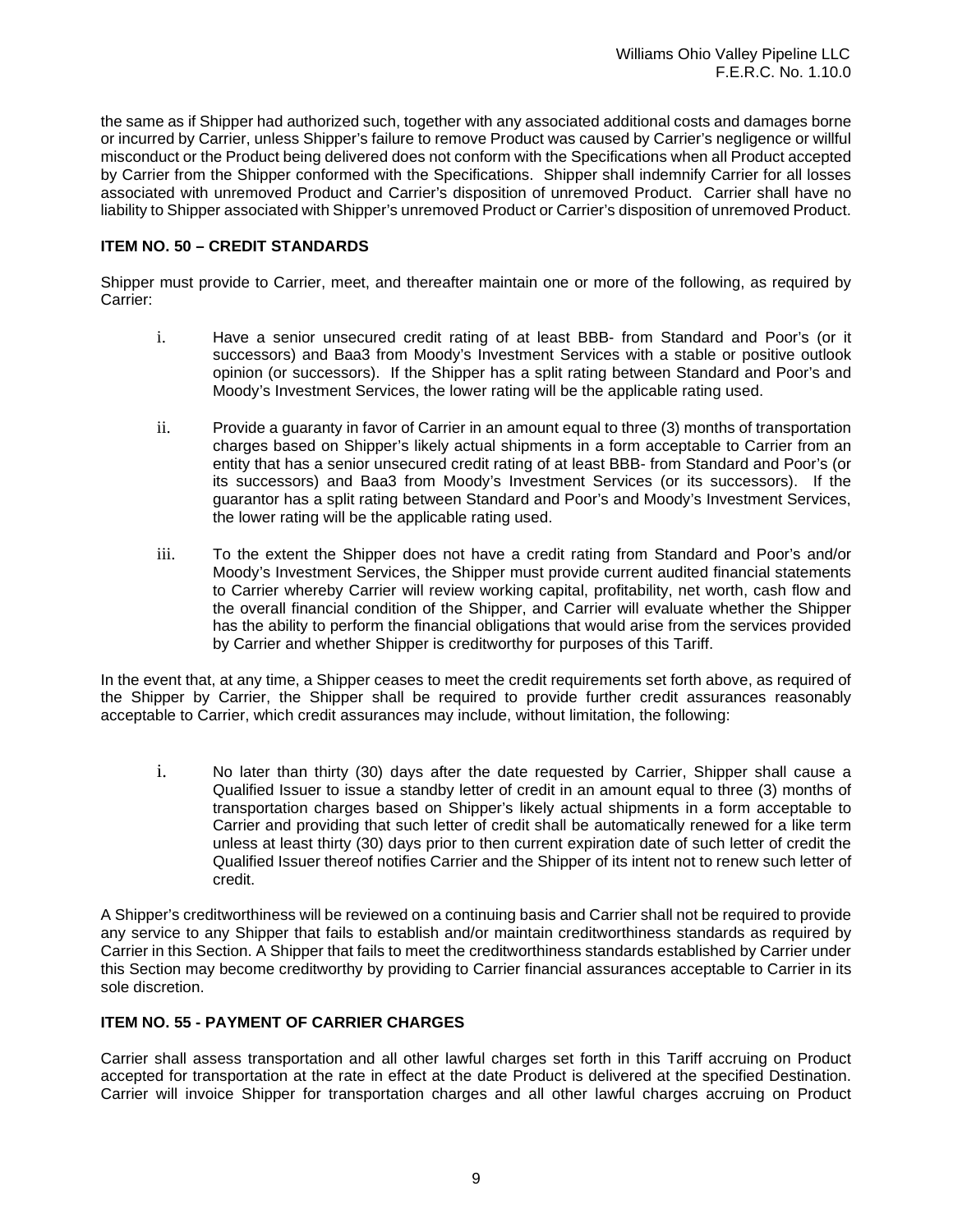accepted in accordance with Carrier's then current payment policies and procedures at the rates published herein.

Carrier may invoice Shipper monthly for all transportation charges and other charges due based upon the number of Barrels delivered by Carrier on behalf of Shipper, less any adjustments made by Carrier pursuant to Item Nos. 70 and 75 of this Tariff. Shipper shall pay the full amount due under the invoice within ten (10) days from receipt of the invoice. In the event Shipper fails to pay any such charges when due, in addition to any other remedies available to Carrier under this Tariff or under applicable law, Carrier shall not be obligated to provide Shipper access to the Pipeline or provide services pursuant to this Tariff until such time as payment is received by Carrier.

If any transportation or other charges are not paid by the due date stated on the invoice, Carrier shall have the right to assess finance charges on the entire past due balance (including principal and accumulated but unpaid finance charges) until paid in full at the rate equal to one hundred twenty-five percent (125%) of the prime rate of interest charged by Citibank N.A., New York, New York, as of the due date, or the maximum finance charge rate allowed by law, whichever is less. Carrier reserves the right to set-off any charges due Carrier by Shipper against any monies owed to Shipper by Carrier or any Product of Shipper in Carrier's custody.

Shipper hereby assigns and grants to Carrier a continuous and continuing security interest in, and assignment of, all of the following, whether now or hereafter existing or acquired, as collateral security for the prompt and complete payment and performance of the Obligations (as defined below): (a) all Product accepted by Carrier for transportation or otherwise, including but not limited to any linefill provided by Shipper pursuant to Item No.15 of this Tariff; (b) all other property of Shipper now in the possession of and at any time and from time to time hereafter delivered to Carrier or its agents, (c) all of Shipper's pre-payments, deposits, balances, and credits with, and any of its claims against, Carrier, at any time existing; and (d) all products and proceeds of any of the foregoing property in any form. The property described or referred to in subsections (a) through (d) above is collectively referred to as the "Collateral". This grant and assignment secures the following (collectively the "Obligations"): (a) all antecedent, current and future transportation, special, ancillary and other lawful charges arising under or related to this Tariff or the contracts entered into in connection with this Tariff; (b) the repayment of any amounts that Carrier may advance or spend for the storage or maintenance and preservation of the Collateral; and (c) all amounts owed under any modifications, renewals or extensions of any of the foregoing obligations. Carrier may withhold such Collateral from delivery until all unpaid charges have been paid. If said charges remain unpaid ten (10) days after final notice and demand therefore, Carrier shall have the right, in addition to and not in limitation of its other rights and remedies, directly or through an agent, to sell such Collateral at public auction, on any day not a legal holiday, in not less than forty-eight (48) hours after publication of notice of such sale in a daily newspaper of general circulation published in the town or city where the sale is to be held, stating the time, place of sale, and the quantity and location of Collateral to be sold. At said sale, Carrier shall have the right to bid, and if the highest bidder, to become the purchaser. From the proceeds of said sale, Carrier will pay itself the transportation and all other lawful charges, including expenses incident to said sale. The balance of the proceeds of the sale remaining, if any, shall be paid to Shipper or, if there is a dispute or claim as to entitlement, held for whoever may be lawfully entitled thereto. Carrier will have a claim for and against Shipper with respect to any deficiency arising from the debt due to Carrier from Shipper and the proceeds of any sale after reduction as set forth above.

#### **ITEM NO. 60 - CLAIMS, SUITS AND TIME FOR FILING**

Notice of claims for loss or damage must be made in writing to Carrier within nine (9) Months after delivery of the Product, or in the case of a failure to make delivery, then within nine (9) Months after a reasonable time for delivery has elapsed.

A suit against Carrier shall be instituted only within two (2) years and one (1) day after delivery of the Product, or in case of a failure to make delivery, then within two (2) years and one (1) day after a reasonable time for delivery has elapsed; provided, however, that where claims have been duly filed with the Carrier, suit must be brought within two (2) years and one (1) day from the day when notice in writing is given by Carrier to the claimant that Carrier has disallowed the claim or any part or parts thereof specified in the notice.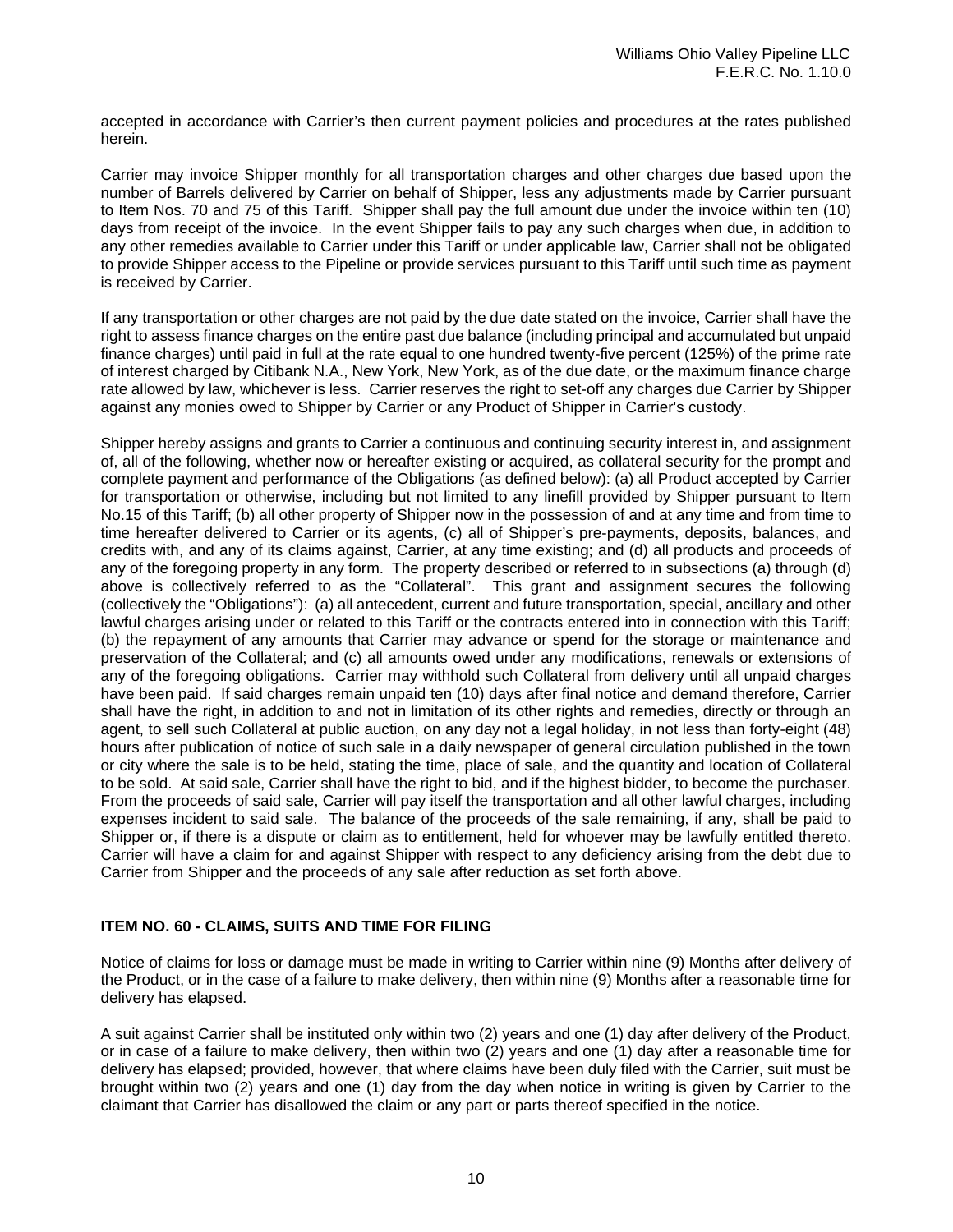Where claims for loss or damage are not filed or suits are not instituted thereon in accordance with the foregoing provisions, Carrier shall not be liable and such claims will not be paid.

### **ITEM NO. 65 – PRORATION OF PIPELINE CAPACITY**

#### **1. Definition of terms.**

Except where the context requires another meaning, the following terms have the following meanings:

- *1.1 Regular Shipper* means a Shipper that has shipped Product on Carrier's system during each of the twelve (12) consecutive Months preceding the Proration Month, or the first twelve Months that Carrier is in service, a Shipper who has shipped during each of the preceding consecutive months.
- *1.2 New Shipper* means a Shipper that is not a Regular Shipper.

# **2. Prorating of capacity.**

- *2.1 When capacity will be prorationed*. Carrier will prorate the capacity of its system, or a portion of its system, during any Month when it determines, based upon the Nominations properly submitted by Shippers, that the total volume Nominated by all Shippers for shipment on Carrier's system, or portion thereof, during that Month exceeds the capacity of the system or portion thereof, whether due to total Nominations, Force Majeure, maintenance, or otherwise. The capacity being prorated, whether the entire system or a portion thereof, is called the "Prorationed Capacity" herein.
- *2.2 Basis for allocation: notification*. When prorationing of the capacity of Carrier's system or portion thereof is in effect –
	- (a) Prorationed Capacity shall be allocated among eligible Shippers on a Monthly basis; and
	- (b) Carrier shall use reasonable efforts to notify each Shipper entitled to an allocation of Prorationed Capacity of the amount of its allocation no later than the first working day of the Month for which the allocation is made.
- *2.3 Division of capacity between Shipper classes*. Prorationed Capacity shall be divided between New Shippers as a class and Regular Shippers as a class.
- *2.4 Availability of capacity to New Shippers.* Not more than ten (10) percent of the total available Prorationed Capacity of Carrier's system shall be made available to New Shippers in the Proration Month.
- *2.5 Allocation to each New Shipper.* Each New Shipper shall be allocated an amount of capacity in the Proration Month that is equal to:
	- (a) its Nomination, if the total volume Nominated by all New Shippers is less than or equal to ten (10) percent of the Prorationed Capacity
	- (b) or its pro rata share, in accordance with its Nomination, of the total volume Nominated by New Shippers, if the total volume Nominated by all New Shippers is greater than ten (10) percent of the Prorationed Capacity,
- *2.6 Availability of capacity to Regular Shippers*. After the allocation for New Shippers as provided in paragraphs 2.4 and 2.5, all remaining Prorationed Capacity shall be available to Regular Shippers that have Nominated volumes for the Proration Month.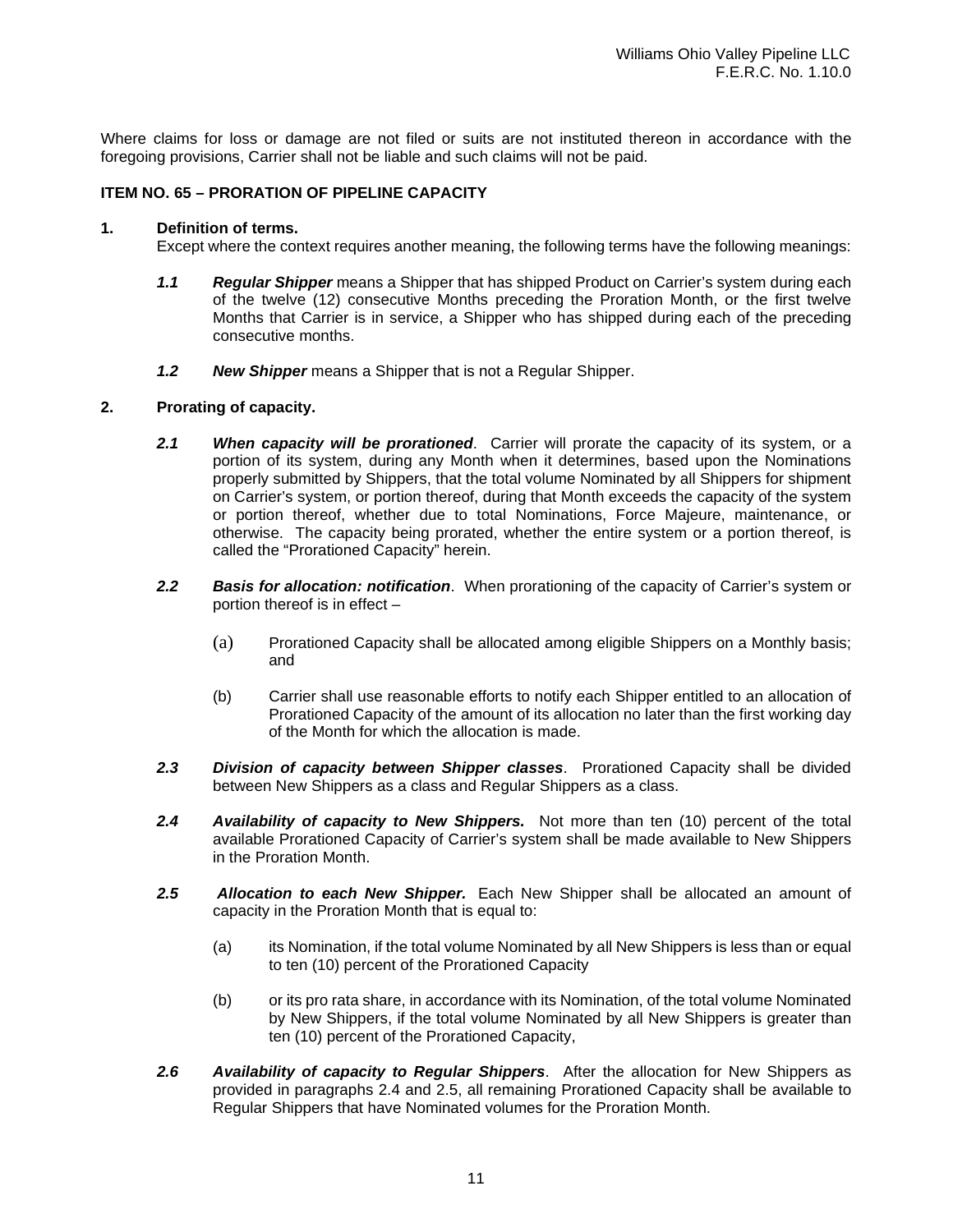- *2.7 Allocation to each Regular Shipper*. Each Regular Shipper shall be allocated a fraction of the remaining Prorationed Capacity available to all Regular Shippers, as defined in Section 2.6, for the Proration Month. The numerator of such fraction shall equal the number of Barrels shipped by the Regular Shipper on the Pipeline during the Base Period and the denominator of such fraction shall equal the total number of Barrels shipped by all Regular Shippers during the Base Period.
- *2.8 Remaining capacity*. Any remaining Prorationed Capacity not allocated through the application of paragraphs, 2.4, 2.5, 2.6, and 2.7 shall be allocated pro rata among Shippers having unmet Nominations according to the following priority until the remaining Prorationed Capacity is fully allocated or all of the remaining Nominations have been fulfilled: First to Regular Shippers and second to New Shippers.
- *2.9 Reallocation of unused allocated Prorationed Capacity*. If during a Proration Month, a Shipper fails to use all of its allocation of Prorationed Capacity, such unused allocation shall be made available first to Regular Shippers and second to New Shippers.

### *2.10 Failure to use allocated capacity.*

- (a) Except as provided in subparagraph (b) of this paragraph, a Shipper that fails to use all of its allocation of Prorationed Capacity during a Proration Month shall have its allocation reduced in each subsequent Month of prorationing until the total reductions equal the amount of the deficiency. The amount of any such reduction shall be treated as unused allocated Prorationed Capacity and shall be reallocated among other Shippers in accordance with the rules in paragraph 2.9.
- (b) Reduction of a Shipper's allocation for failure to use its allocated capacity during a prior Proration Month may be waived, in whole or in part if Carrier determines, in its sole discretion, that the Shipper's failure to use all or some of its allocated capacity was due to factors beyond the Shipper's reasonable control.
- *2.11 Use of affiliates.* A Shipper may not use an affiliated or cooperating entity to obtain an increased allocation of Prorationed Capacity or, in the case of a Regular Shipper, seek New Shipper status in order to pool two or more allocations to the benefit of the Shipper.

# **ITEM NO. 70 - LIABILITY OF CARRIER**

While in possession of Product Nominated to it for transportation, Carrier shall not be liable to Shipper for any delay in delivery, damage thereto, or for any loss of Product caused by Force Majeure (including, but not limited to, any act of God or act of the public enemy), by act of default of Shipper, by act or default by the Product owner (if different from the Shipper), by a defect in the transported Product, or resulting from any other cause not due to the gross negligence of Carrier, whether similar or dissimilar to the causes herein enumerated.

Carrier will not be liable for discoloration, contamination, or deterioration of Product transported unless such discoloration, contamination, or deterioration of Product transported results from the gross negligence of Carrier; Carrier reserves the non-exclusive right (without affecting the rights of any Shipper to pursue its own remedies), at its sole and complete discretion, to institute legal or other proceedings to recover Product in kind and/or monetary damages, and if Carrier recovers such, Carrier shall deduct the cost of recovery, including reasonable attorney's fees, and shall than apportion the remaining Product in kind and/or monetary damages recovered among the affected Shippers in the same proportion as the allocated losses or damages.

The Carrier operates under this Tariff solely as a common carrier and not as an owner, manufacturer, or seller of the Product transported or stored hereunder, and Carrier expressly disclaims any liability for any expressed or implied warranty for Product transported or stored hereunder including any warranties of merchantability or fitness for intended use.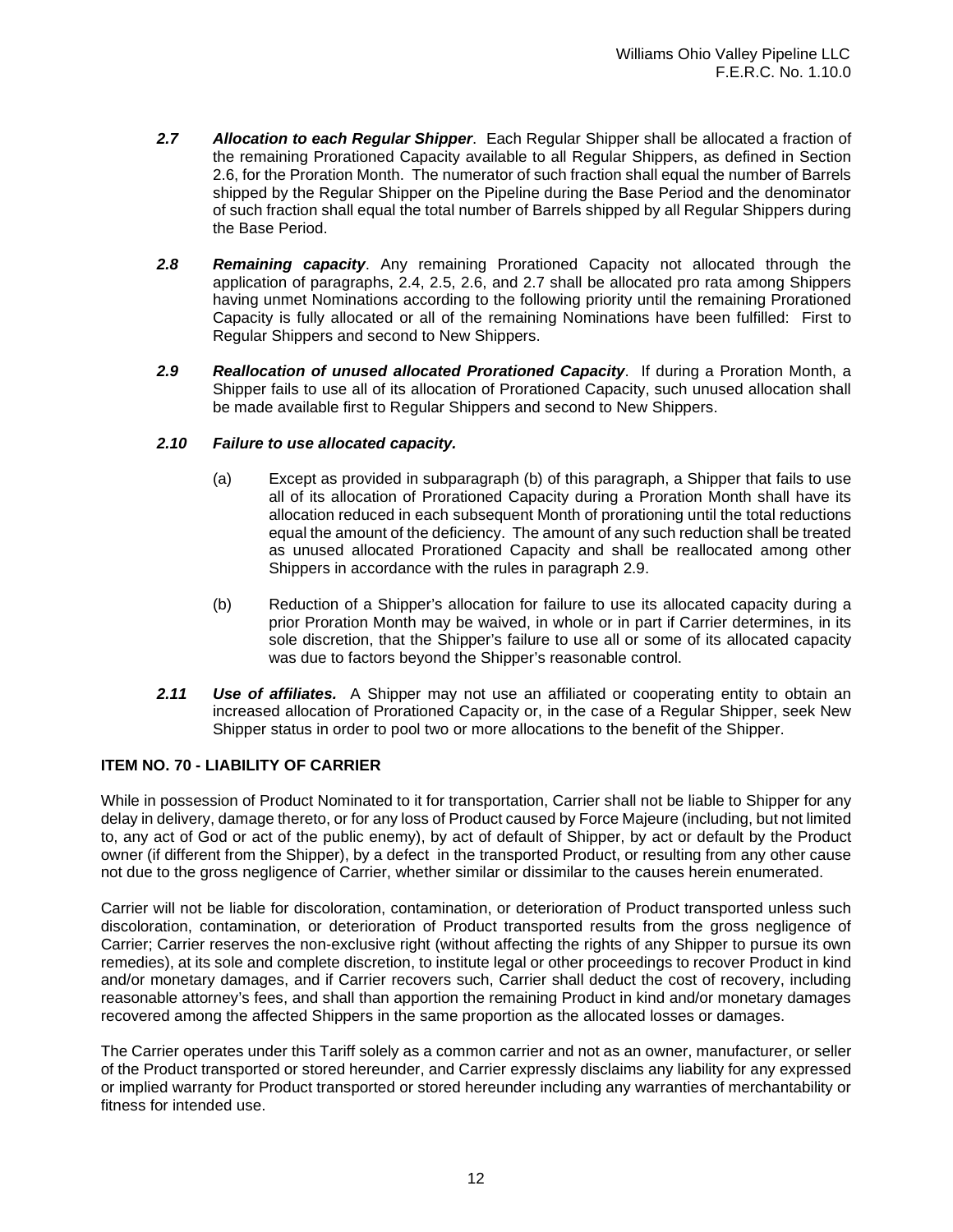# **CARRIER WILL NOT BE LIABLE FOR SPECIAL, CONSEQUENTIAL, OR INCIDENTAL DAMAGES.**

**AS A CONDITION TO CARRIER'S ACCEPTANCE OF PRODUCT UNDER THIS TARIFF, EACH SHIPPER AGREES TO PROTECT AND INDEMNIFY CARRIER AGAINST ANY INDEMNIFIABLE CLAIM ASSERTED BY ANYONE RESULTING FROM OR ARISING OUT OF (1) ANY BREACH OF OR FAILURE TO ADHERE TO ANY PROVISION OF THIS TARIFF BY SHIPPER, CONSIGNEE, THEIR AGENTS, EMPLOYEES OR REPRESENTATIVES; (2) THE NEGLIGENT ACT(S) OR FAILURE(S) TO ACT OF SHIPPER, CONSIGNEE, THEIR AGENTS, EMPLOYEES OR REPRESENTATIVES IN CONNECTION WITH DELIVERY OR RECEIPT OF PRODUCT; AND/OR (3) ANY OFF-SPEC PRODUCT DELIVERED BY OR ON BEHALF OF SHIPPER TO CARRIER, INCLUDING, WITHOUT LIMITATION, THOSE ARISING FROM CONTAMINATION OF**  THIS INDEMNITY OBLIGATION SHALL EXTEND TO ANY **INDEMNIFIABLE CLAIM EVEN THOUGH SUCH CLAIM ARISES AS A RESULT OF THE NEGLIGENCE OF THE PARTY INTENDED TO BE INDEMNIFIED BY THE APPLICABLE INDEMNITY PROVISION, EXCEPT THAT THIS INDEMNITY SHALL NOT EXTEND TO ANY PORTION OF AN INDEMNIFIABLE CLAIM THAT ARISES AS A RESULT OF THE GROSS NEGLIGENCE OR WILLFUL MISCONDUCT OF THE PARTY INTENDED TO BE INDEMNIFIED BY THIS INDEMNITY PROVISION.**

#### **ITEM NO. 75 – PIPELINE GAINS AND LOSSES**

Shipper is responsible for and shall bear physical and economic impact of its proportionate share of all gains and losses. Any gains and losses will be apportioned according to each Shipper in the proportion that the relevant shipment or portion thereof bears to the total of all Product involved, and each Shipper shall be entitled to receive only that portion of its shipment remaining after deducting his proportion as above determined of such loss. Carrier shall prepare and submit a statement to Shipper showing the apportionment of any such loss or gain.

### **ITEM NO. 80 – APPLICATION OF RATES TO INTERMEDIATE POINTS**

On a temporary basis not to exceed thirty (30) days, Product accepted for transportation from or to any point on Carrier's Pipeline not named in this Tariff, but which is intermediate to a point where rates are published, will be assessed the rate in effect from or to the next more distant point published in this Tariff. Continuous use of intermediate point rate application for more than thirty (30) days requires establishment of a rate for the transportation service.

# **ITEM NO. 90 – PROVISION OF SERVICES**

To the extent permitted by applicable law and pursuant to the terms of this Tariff, including, but not limited to, Item No. 65, Carrier agrees, commencing on the Commencement of Service Date to receive each Month from Shipper volumes of Product at the Origin(s), as properly Nominated and tendered by Shipper and to redeliver equivalent volumes less Shipper's linefill requirement pursuant to Item 15 of Product to Shipper at one or more of the Destination(s). Carrier may refuse to accept any Barrels of Product from Shipper for services if Committed Shipper is in violation of the Tariff or in breach of a TSA, if applicable, at the time the volumes of Product are Nominated or tendered to Carrier.

# **ITEM NO. 95 – CARRIER DISCRETION**

Carrier will operate its system and implement the rules and regulations contained in this Tariff, including those provisions providing for Carrier's discretion, in a manner that is not unduly discriminatory or unduly preferential.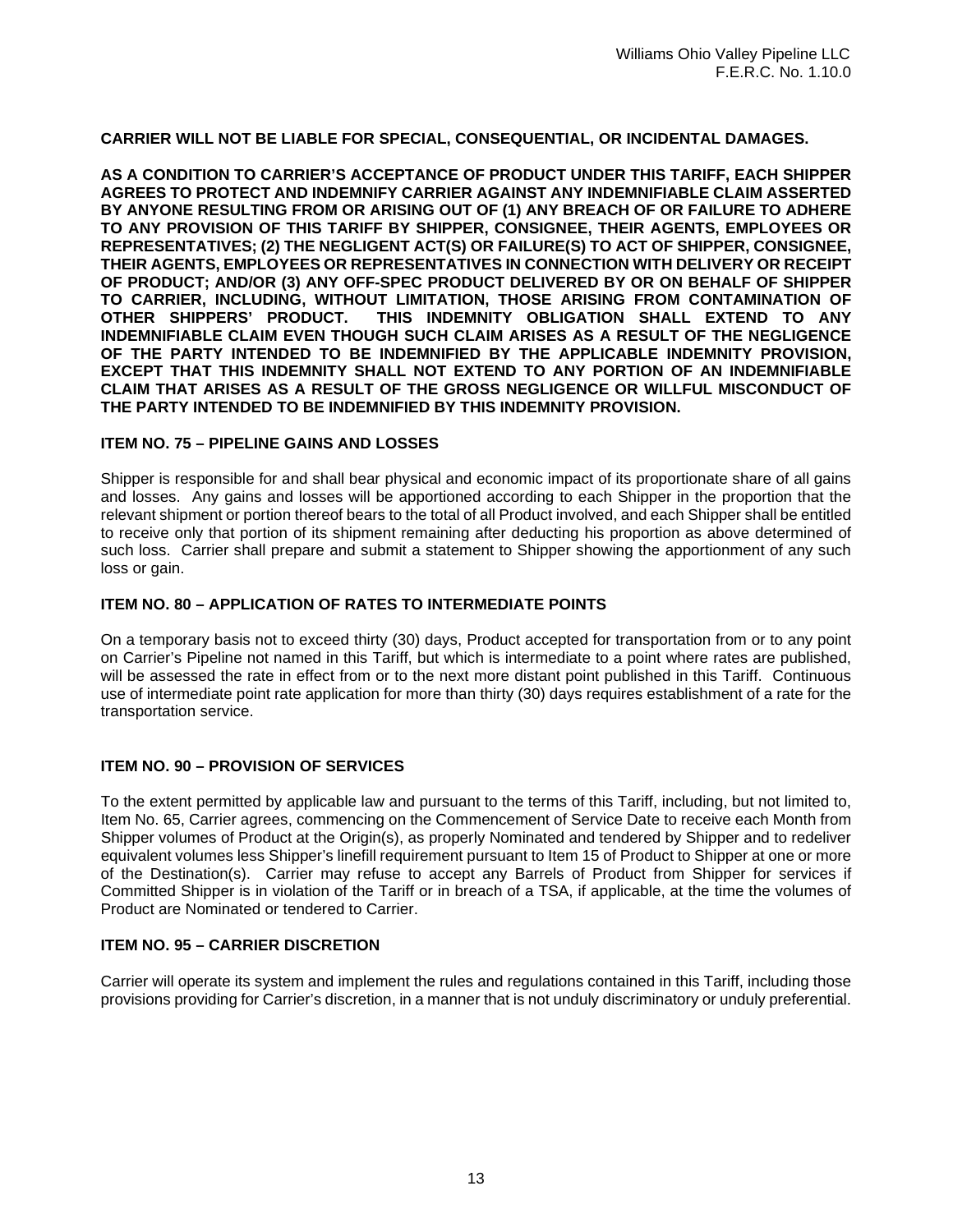#### **SECTION II RULES AND REGULATIONS APPLICABLE TO VOLUME INCENTIVE TIERS**

# **ITEM NO. 100 – APPLICATION OF INCENTIVE RATES**

In addition to the rules and regulations set forth in Section I, as applicable, the rules and regulations in this Section II shall apply to qualifying shipments reaching an average minimum volume each month as described herein.

#### **ITEM NO. 105 – VOLUME INCENTIVE TIER**

Each month, if Shipper's average daily volume meets or exceeds the volume incentive tier set forth in Item 145, Shipper shall be entitled to receive the incentive rate associated with such tier. If Shipper's average daily volume for a month does not meet or exceed the set volume incentive tier the Shipper will pay the General Commodity Rate as set forth in Item 140.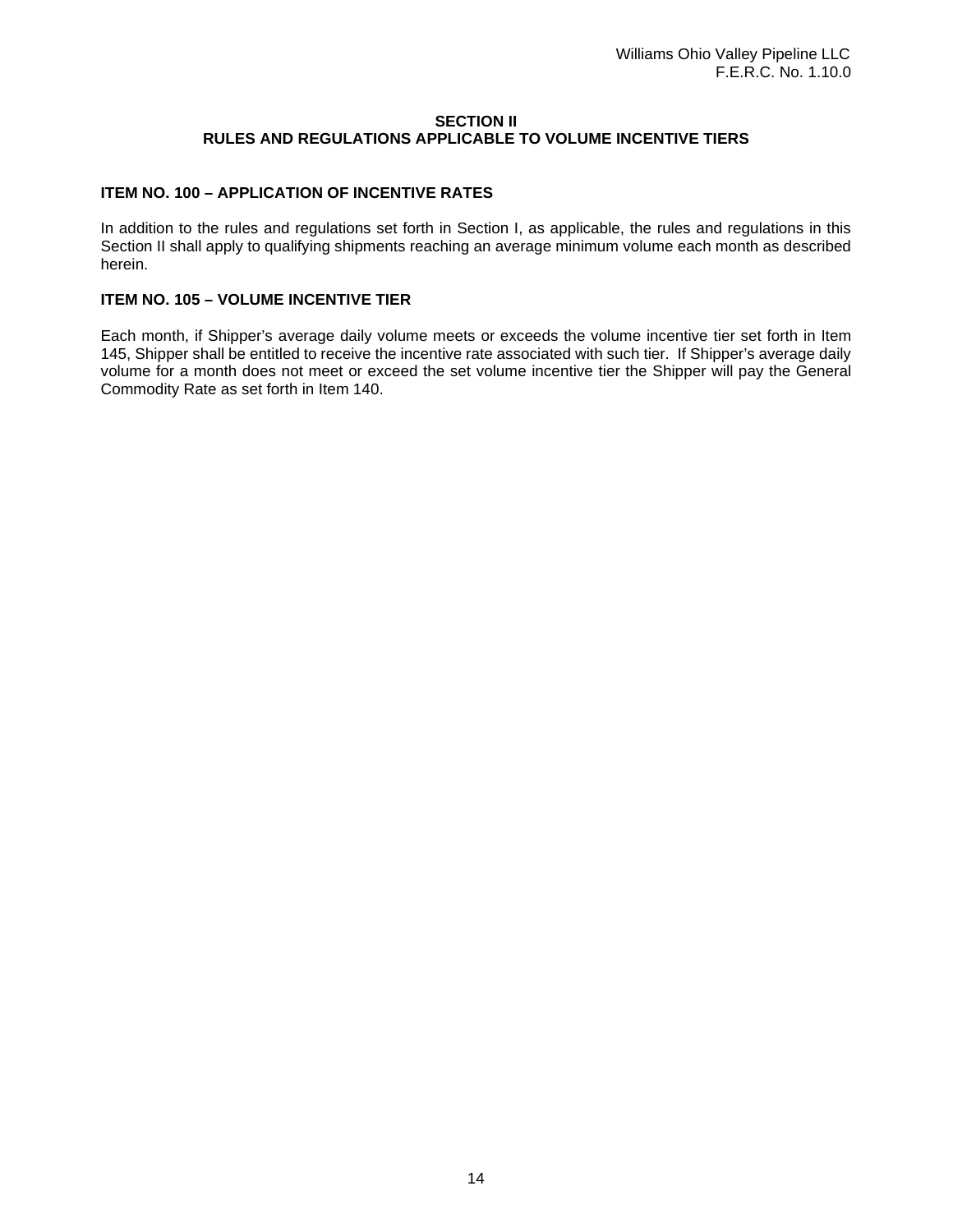#### **SECTION III RATES**

# **ITEM NO. 140 – GENERAL COMMODITY RATES**

# **GENERAL COMMODITY RATES**

(*in cents per Barrel)*

| ORIGIN(S)                                    | <b>DESTINATION</b>       | <b>RATE</b>  |
|----------------------------------------------|--------------------------|--------------|
| Oak Grove, Marshall<br>County, West Virginia | Houston, PA Hub (Note 1) | $[D]$ 238.19 |

### **ITEM NO. 145 – VOLUME INCENTIVE RATES**

### **VOLUME INCENTIVE RATES (1)**

(*in cents per Barrel)*

| ORIGIN(S)                                    | <b>DESTINATION</b>       | <b>VOLUME TIER</b>                                                    | <b>RATE</b>  |
|----------------------------------------------|--------------------------|-----------------------------------------------------------------------|--------------|
| Oak Grove, Marshall<br>County, West Virginia | Houston, PA Hub (Note 1) | Average Daily Volume<br><b>Greater Than or Equal</b><br>To 15,000 BPD | $[U]$ 146.69 |

(1) Subject to increase each July, in accordance with the mechanism set forth in FERC regulation 18 C.F.R. § 342.3 or any successor thereto.

Note 1 – The following pipeline interconnections are available at the Houston, PA Hub Destination: Mariner East, Mariner West and ATEX.

#### **EXPLANATION OF REFERENCE MARKS:**

- **[N] New.**
- **[U] Unchanged rate.**
- **Change in wording only.**
- **[I] Increase.**
- **[N] [D] Decrease.**